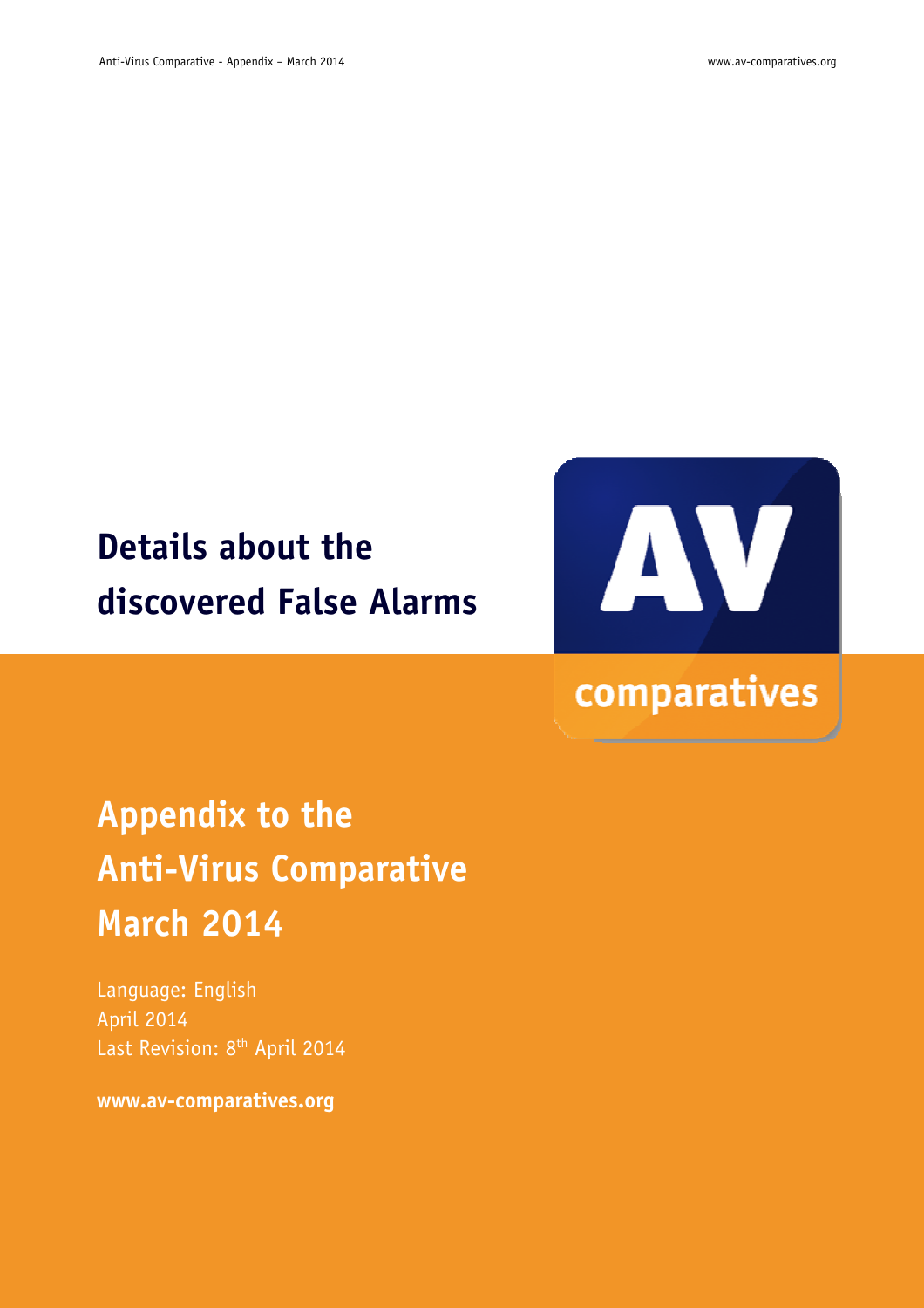## **Details about the discovered false alarms**

With AV testing it is important to measure not only detection capabilities but also reliability. One aspect of reliability is the ability to recognize clean files as such, and not produce false alarms (false positives). No product is immune from false positives (FPs), but some produce more than others, and the our goal is to find out which programs do best in this respect. There is no complete collection of all legitimate files that exist, and so no "ultimate" test of FPs can be done. What can be done, and is reasonable, is to create and use a set of clean files which is independently collected. If with such a set one product has e.g. 30 FPs and another only 5, it is likely that the first product is more prone to FP's than the other. It doesn't mean the product with 5 FPs doesn't have more than 5 FPs globally, but it is the relative number that is important.

All listed false alarms were encountered at the time of testing. False alarms caused by unencrypted data blocks in anti-virus related files were not counted. If a product had several false alarms belonging to the same software, it is counted here as only one false alarm. Cracks, keygens, etc. or other highly questionable tools, including FPs distributed/shared primarily by vendors (which may be in the several thousands) or other non-independent sources are not counted here as false positives.

In order to give more information to the users about the false alarms, we try to rate the prevalence of the false alarms. Files which were digitally signed are considered more important. Due to that, a file with e.g. prevalence "level 1" and a valid digital signature is upgraded to the next level (e.g. prevalence "level 2").

|   | Level | Presumed number of affected users                              | Comments                                                                                                                                                                                         |
|---|-------|----------------------------------------------------------------|--------------------------------------------------------------------------------------------------------------------------------------------------------------------------------------------------|
|   |       | Probably fewer than hundred users                              | Individual cases, old or rarely used files, unknown prevalence                                                                                                                                   |
|   |       | Probably several hundreds of users                             | Initial distribution of such files was probably much higher, but                                                                                                                                 |
|   |       | Probably several thousands of users                            | current usage on actual systems is lower (despite its presence),                                                                                                                                 |
| 4 |       | Probably several tens of thousands (or<br>more) of users       | that is why also well-known software may now affect / have<br>only a prevalence of some hundreds or thousands of users.                                                                          |
| 5 |       | Probably several hundreds of<br>thousands or millions of users | Such cases are likely to be seen much less frequently in a false<br>alarm test done at a specific time, as such files are usually<br>either whitelisted or would be noticed and fixed very fast. |

The prevalence is given in five categories and labeled with the following colors:  $\mathbb{I}$ 

Most false alarms will probably fall into the first two levels most of the time. In our opinion, antivirus products should not have false alarms on any sort of clean files regardless of how many users are currently affected by them. While some AV vendors may play down the risk of false alarms and play up the risk of malware, we are not going to rate products based on what the supposed prevalence of false alarms is. We already allow a certain amount of false alarms (currently 10) inside our clean set before we start penalizing scores, and in our opinion products which produce a higher amount of false alarms are also more likely to produce false alarms on more prevalent files (or in other sets of clean files). The prevalence data we give about clean files is just for informational purpose. The listed prevalence can differ inside the report, depending on which file/version the false alarm occurred, and/or how many files of the same kind were affected.

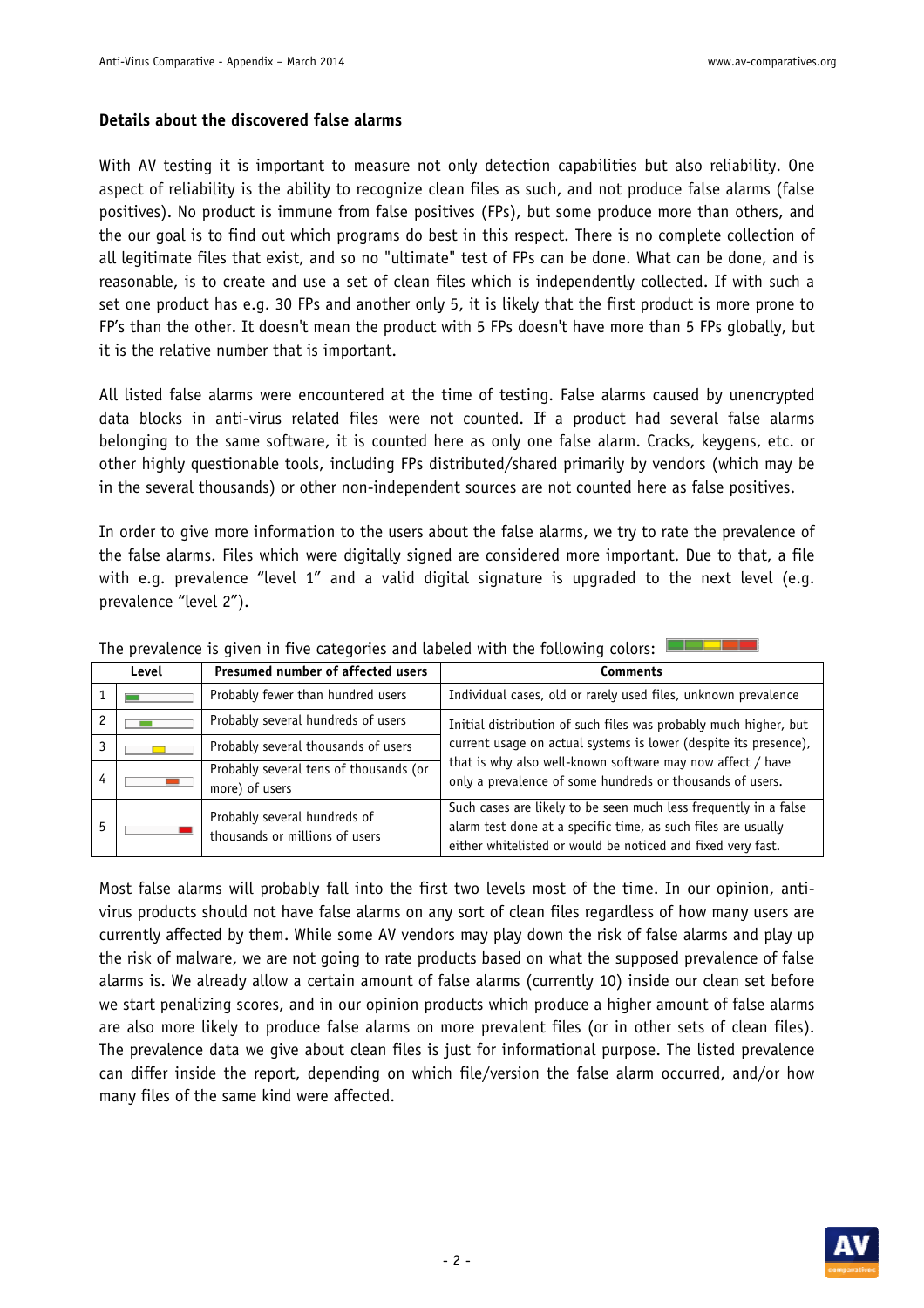Some products using third-party engines/signatures may have fewer or more false alarms than the licensed engine has by its own, e.g. due to different internal settings implemented, the additional checks/engines/clouds/signatures, whitelist databases, time delay between the release of the original signatures and the availability of the signatures for third-party products, additional quality assurance of signatures before release, etc.

False Positives (FPs) are an important measurement for AV quality. One FP report from a customer can result in large amount of engineering and support work to resolve the issue. Sometimes this can even lead to important data loss or system unavailability.

Even "not significant" FPs (or FPs on old applications) deserve mention and attention because FPs are likely to be a result of principled rule detections. It just happened that the FP was on an insignificant file. The FP possibility is probably still in the product and could cause an FP again on a more significant file. Thus, they still deserve mention and still deserve to be penalised. Below you will find the false alarms we observed in our independent set of clean files. Red entries highlight false alarms on files that were digitally signed.

#### **ESET**

| False alarm found in some parts of | Detected as                  | Supposed prevalence |
|------------------------------------|------------------------------|---------------------|
| PasswortContainer package          | MSIL/TrojanDropper.Agent.AGW |                     |

ESET had 1 false alarm.

#### **Panda**

| False alarm found in some parts of | Detected as      | Supposed prevalence |
|------------------------------------|------------------|---------------------|
| SmadAV package                     | Trojan.Agent.MTZ |                     |

Panda had 1 false alarm.

#### **Microsoft**

| False alarm found in some parts of | Detected as                   | Supposed prevalence |
|------------------------------------|-------------------------------|---------------------|
| BuddyWorx package                  | VirTool:Win32/Injector.gen!AD |                     |

Microsoft had 1 false alarm.

#### **Fortinet**

| False alarm found in some parts of | Detected as               | Supposed prevalence |
|------------------------------------|---------------------------|---------------------|
| Cacao package                      | PossibleThreat.SB!tr.dldr |                     |
| TrustDriver package                | W32/Agent.ACCTD!tr        |                     |

Fortinet had 2 false alarms.

#### **Sophos**

| False alarm found in some parts of | Detected as   | Supposed prevalence |
|------------------------------------|---------------|---------------------|
| TrustDriver package                | Mal/Generic-S |                     |
| TVTool package                     | Mal/KeyGen-U  |                     |

Sophos had 2 false alarms.

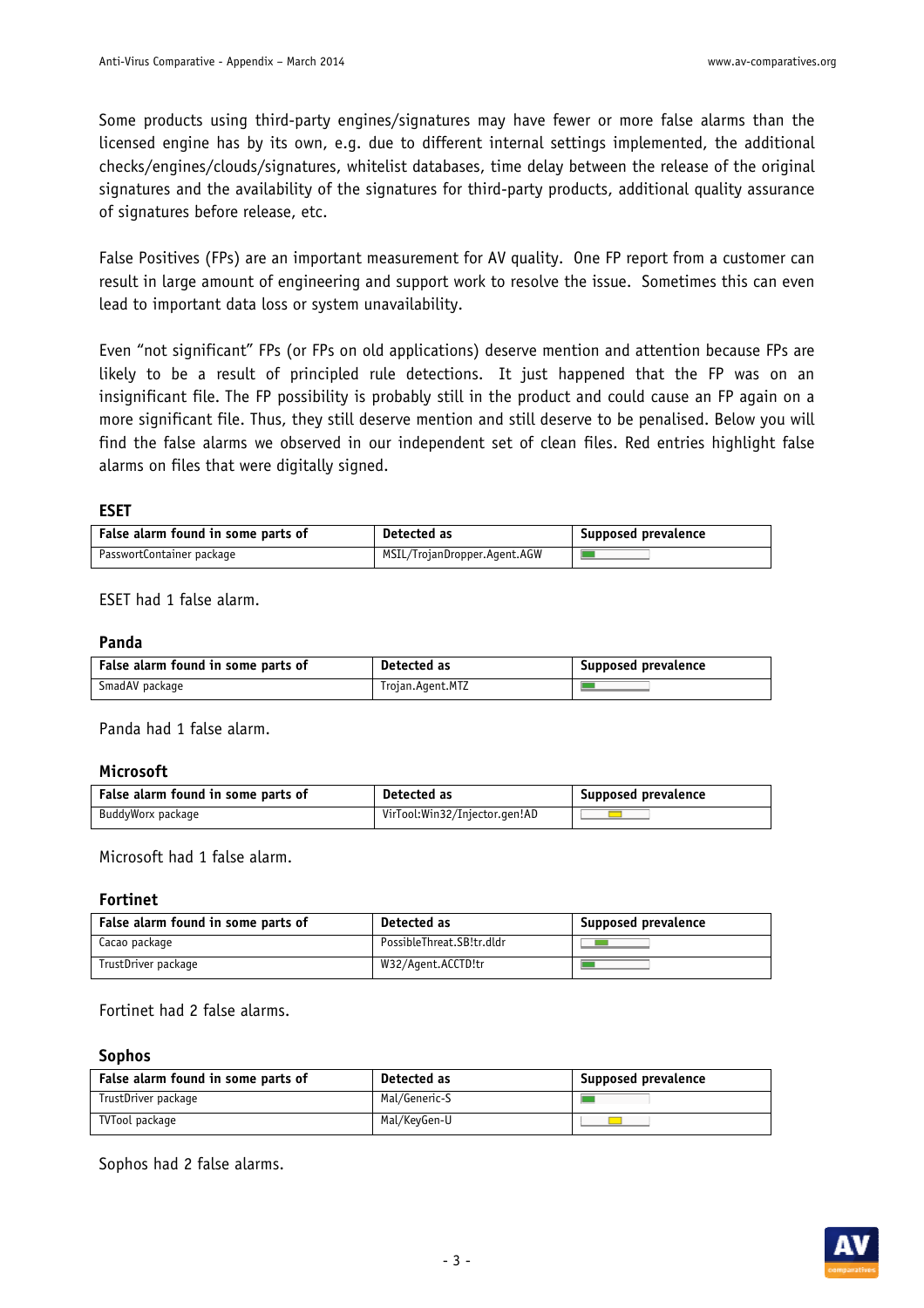#### **Bitdefender**

| False alarm found in some parts of | Detected as                      | Supposed prevalence |
|------------------------------------|----------------------------------|---------------------|
| NetTime package                    | Gen:Trojan.Heur.SFM.gq3@amL@z9gi |                     |
| PictureWorks package               | Gen:Variant.Symmi.35878          |                     |
| Star package                       | Gen:Variant.Kazy.245745          |                     |

Bitdefender had 3 false alarms.

## **BullGuard**

| False alarm found in some parts of | Detected as                      | Supposed prevalence |
|------------------------------------|----------------------------------|---------------------|
| NetTime package                    | Gen:Trojan.Heur.SFM.qq3@amL@z9qi |                     |
| PictureWorks package               | Gen:Variant.Symmi.35878          |                     |
| Star package                       | Gen:Variant.Kazy.245745          |                     |

BullGuard had 3 false alarms.

## **Emsisoft**

| False alarm found in some parts of | Detected as                      | Supposed prevalence |
|------------------------------------|----------------------------------|---------------------|
| NetTime package                    | Gen:Trojan.Heur.SFM.qq3@amL@z9qi |                     |
| PictureWorks package               | Gen:Variant.Symmi.35878          |                     |
| Star package                       | Gen:Variant.Kazy.245745          |                     |

Emsisoft had 3 false alarms.

#### **Kingsoft**

| False alarm found in some parts of | Detected as                      | Supposed prevalence |
|------------------------------------|----------------------------------|---------------------|
| NetTime package                    | Gen:Trojan.Heur.SFM.qq3@amL@z9qi |                     |
| PictureWorks package               | Gen:Variant.Symmi.35878          |                     |
| Star package                       | Gen:Variant.Kazy.245745          |                     |

Kingsoft had 3 false alarms.

## **Lavasoft**

| False alarm found in some parts of | Detected as                      | <b>Supposed prevalence</b> |
|------------------------------------|----------------------------------|----------------------------|
| NetTime package                    | Gen:Trojan.Heur.SFM.qq3@amL@z9qi |                            |
| PictureWorks package               | Gen:Variant.Symmi.35878          |                            |
| Star package                       | Gen:Variant.Kazy.245745          |                            |

Lavasoft had 3 false alarms.

#### **Qihoo**

| False alarm found in some parts of | Detected as                      | Supposed prevalence |
|------------------------------------|----------------------------------|---------------------|
| NetTime package                    | Gen:Trojan.Heur.SFM.qq3@amL@z9qi |                     |
| PictureWorks package               | Gen:Variant.Symmi.35878          |                     |
| Star package                       | Gen:Variant.Kazy.245745          |                     |

Qihoo (English version) had 3 false alarms.

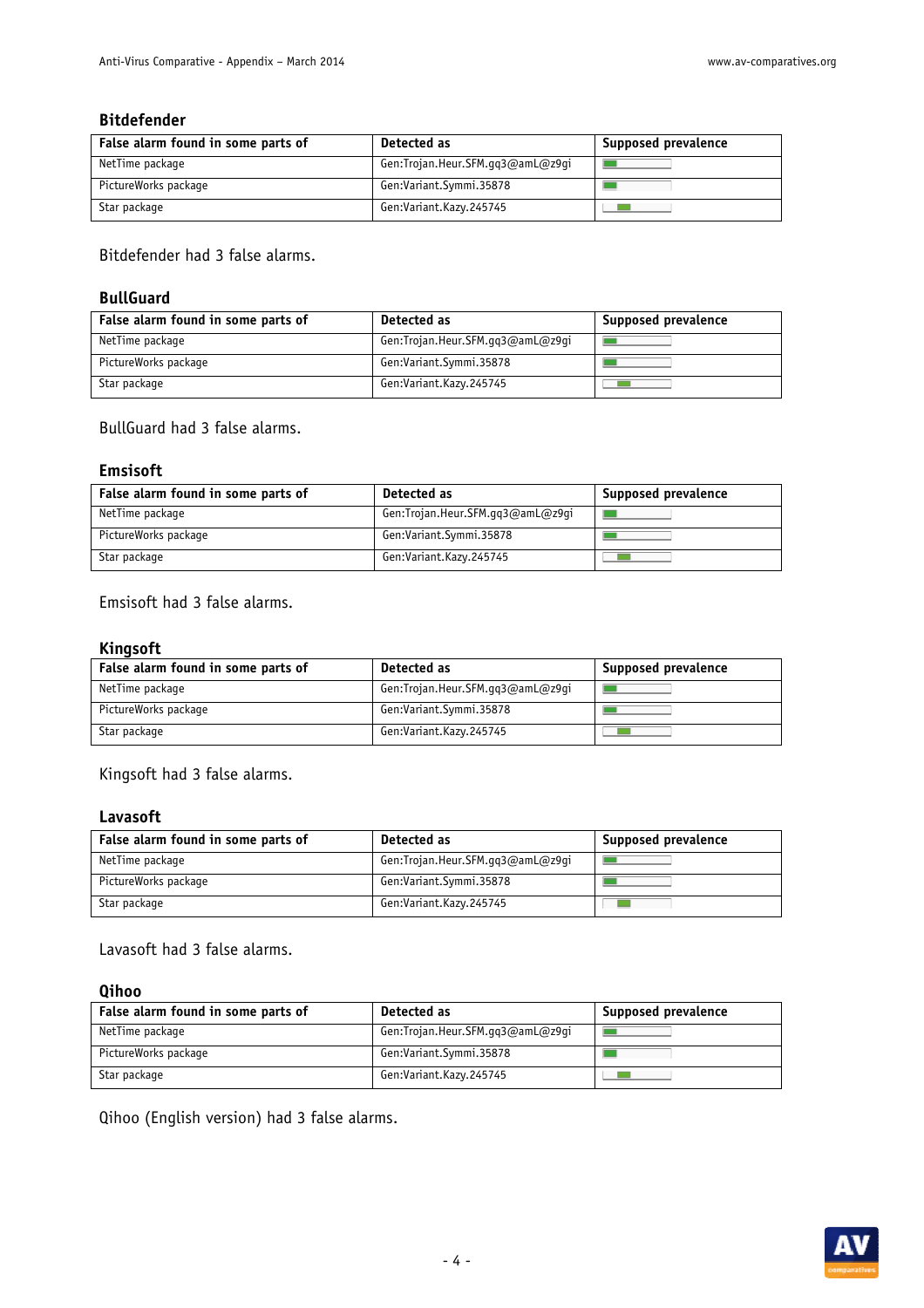#### **Tencent**

| False alarm found in some parts of | Detected as      | Supposed prevalence |
|------------------------------------|------------------|---------------------|
| BootStrapper package               | TR/Inge.2        |                     |
| ConCentre package                  | TR/Dropper.Gen7  |                     |
| MediaPlayer package                | TR/Kazy.fffq.153 |                     |

Tencent had 3 false alarms.

## **F-Secure**

| False alarm found in some parts of | Detected as                      | Supposed prevalence |
|------------------------------------|----------------------------------|---------------------|
| Jar2Exe package                    | W32/Malware.ad24e65eac!Online    |                     |
| NetTime package                    | Gen:Trojan.Heur.SFM.qq3@amL@z9qi |                     |
| PDF2Image package                  | W32/Malware.b15566f0df!Online    |                     |
| Telefonbuch package                | W32/Malware.25150ab7cb!Online    |                     |

F-Secure had 4 false alarms.

### **eScan**

| False alarm found in some parts of | Detected as                      | Supposed prevalence |
|------------------------------------|----------------------------------|---------------------|
| InterVideo package                 | eScan.Cloud.Suspicious.2836      |                     |
| NetTime package                    | Gen:Trojan.Heur.SFM.qq3@amL@z9qi |                     |
| PictureWorks package               | Gen:Variant.Symmi.35878          |                     |
| Star package                       | Gen:Variant.Kazy.245745          |                     |

eScan had 4 false alarms.

## **Trend Micro**

| False alarm found in some parts of | Detected as          | Supposed prevalence |
|------------------------------------|----------------------|---------------------|
| Aircrack package                   | TROJ SPNR.08A012     |                     |
| AntiAuto package                   | TROJ SPNR.09G813     |                     |
| Avast package                      | TROJ GEN.ROCBH07JN13 |                     |
| Backspin package                   | TROJ GEN.RC1CEE6     |                     |
| InkScape package                   | Cryp_Upack           |                     |

Trend Micro had 5 false alarms.

#### **AVIRA**

| False alarm found in some parts of | Detected as            | Supposed prevalence |
|------------------------------------|------------------------|---------------------|
| BootStrapper package               | TR/Image.2             |                     |
| Clara package                      | DR/Delphi.Gen.2451     |                     |
| ConCentre package                  | TR/Dropper.Gen7        |                     |
| InkScape package                   | TR/Crypt.UPKM.Gen.654  |                     |
| MediaPlayer package                | TR/Kazy.fffq.153       |                     |
| VirtualBox package                 | TR/Crypt.XPACK.Gen.936 |                     |

## AVIRA had 6 false alarms.

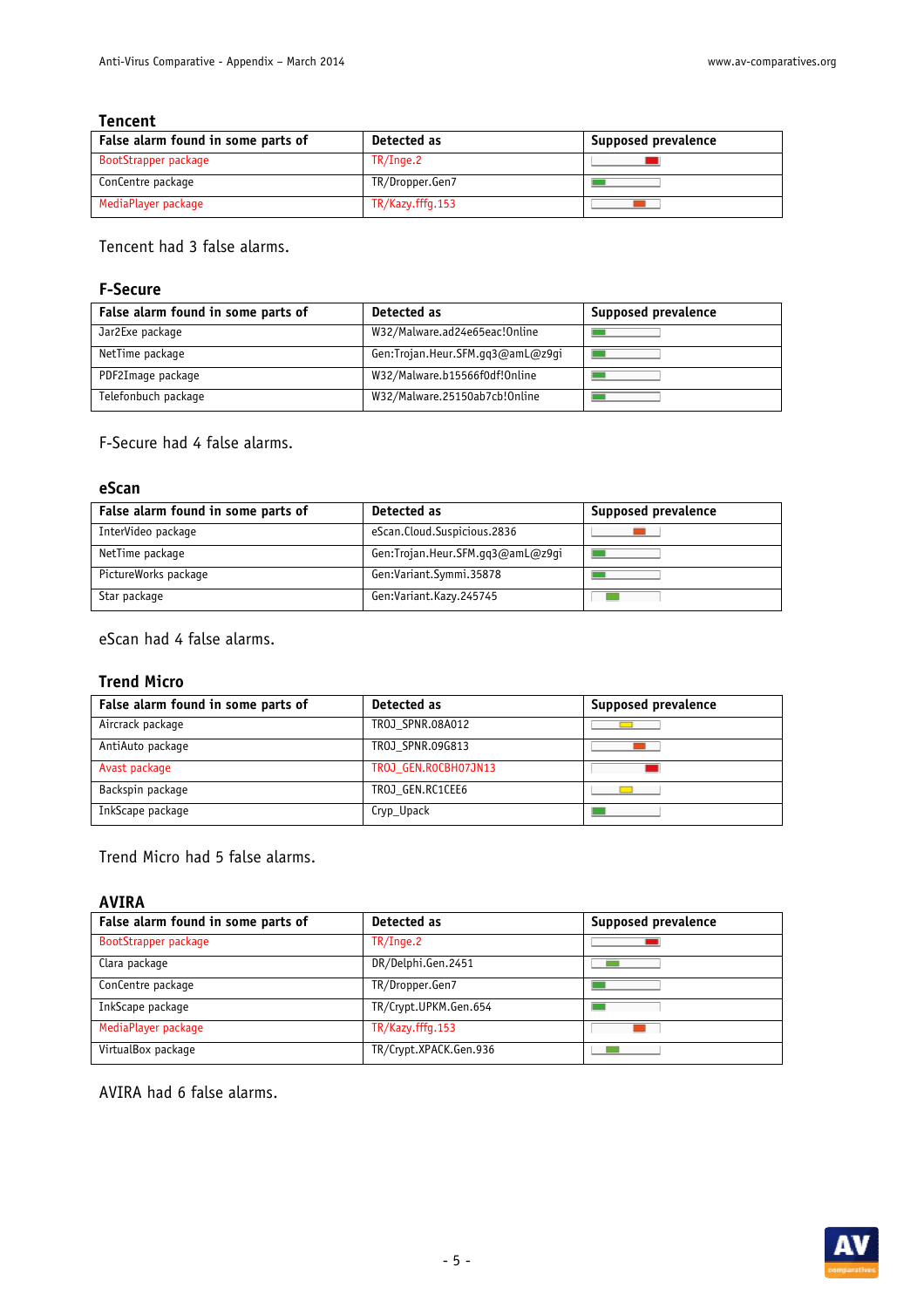## **Kaspersky Lab**

| False alarm found in some parts of | Detected as                       | <b>Supposed prevalence</b> |
|------------------------------------|-----------------------------------|----------------------------|
| DataBurn package                   | UDS:DangerousObject.Multi.Generic |                            |
| Dnet package                       | UDS:DangerousObject.Multi.Generic |                            |
| eGuardo package                    | HEUR: Trojan. Win32. Generic      |                            |
| RegistryCleanExpert package        | Trojan-Dropper.Win32.Drob.apa     |                            |
| ShadowBay package                  | HEUR: Trojan. Win32. Generic      |                            |
| Supermicro package                 | UDS:DangerousObject.Multi.Generic |                            |
| TrustDriver package                | Trojan.Win32.Agent.acctd          |                            |
| YiYi package                       | Backdoor.Win32.Androm.arzr        |                            |
| zCDBurner package                  | Trojan.Win32.VBKrypt.ttwq         |                            |

Kaspersky Lab had 9 false alarms.

## **AVG**

| False alarm found in some parts of | Detected as          | <b>Supposed prevalence</b> |
|------------------------------------|----------------------|----------------------------|
| Backspin package                   | Generic c.YTD        |                            |
| DirectX package                    | Generic32.0EP        |                            |
| EbayToolbar package                | Win32/DH{ICVkBy4}    |                            |
| GIMP package                       | Crypt2.BHNF          |                            |
| ListSP package                     | ILCrypt              |                            |
| RegistryCleanExpert package        | Dropper.Generic6.IFN |                            |
| SimplePercussion package           | PSW.Generic12.ADTJ   |                            |
| StarOffice package                 | Generic s.CGB        |                            |
| Touchpad package                   | Win32/DH{Ln0PLXs}    |                            |

AVG had 9 false alarms.

## **McAfee**

| False alarm found in some parts of | Detected as              | Supposed prevalence |
|------------------------------------|--------------------------|---------------------|
| AdvancedZipRepair package          | Artemis!7E7B3E32544F     |                     |
| BigFish package                    | Artemis!C99A8747A4A8     |                     |
| Billard package                    | Artemis!C515C219CDDA     |                     |
| Brockhaus package                  | Artemis!0D5EB245F1F8     |                     |
| HewlettPackard package             | Trojan-FBOH!6FB3AEEB38F4 |                     |
| <b>HPGames package</b>             | Artemis!B3C322F02778     |                     |
| ListSP package                     | Artemis!C116AE325067     |                     |
| RummyRoyal package                 | Artemis!80DD9BD1B336     |                     |
| SmadAV package                     | Artemis!387AA6759684     |                     |
| WinAmp package                     | Artemis!0731D1F73462     |                     |

## McAfee had 10 false alarms.

## **AhnLab**

| False alarm found in some parts of | Detected as             | Supposed prevalence |
|------------------------------------|-------------------------|---------------------|
| Areaker package                    | Worm/Win32.Franriv      |                     |
| AVG package                        | Win-Trojan/Agent.945328 |                     |
| Backspin package                   | Win-Trojan/Xema.variant |                     |
| CDDVDBurner package                | Packed/Upack            |                     |
| CompanyofHeroes package            | Trojan/Win32.Malpacked3 |                     |

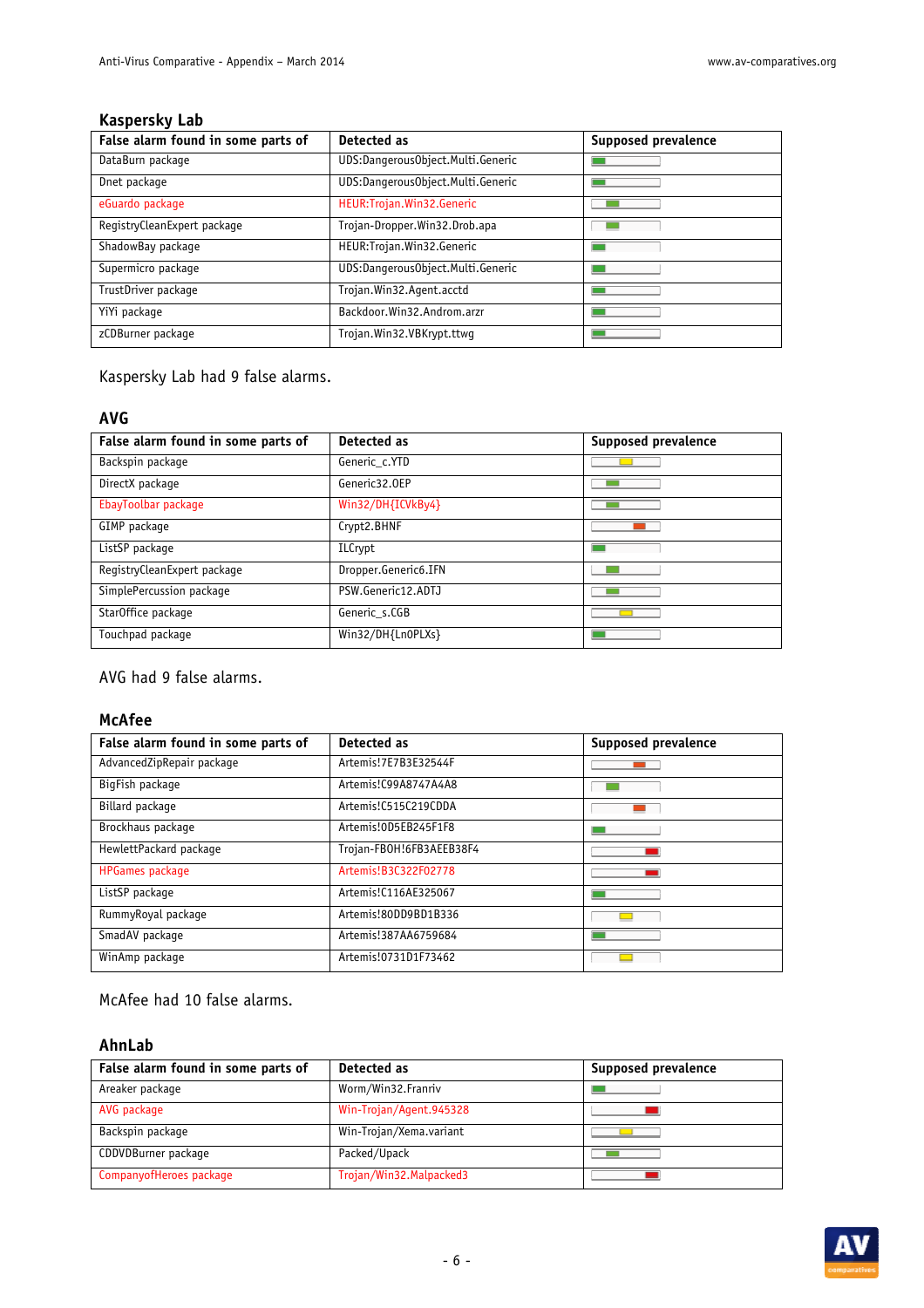| EasyBurning package     | Packed/Upack              |  |
|-------------------------|---------------------------|--|
| MediaImpression package | Trojan/Win32.Koutodoor    |  |
| Miranda package         | Trojan/Win32.Agent        |  |
| NeedForSpeed package    | Win-Trojan/Hupe.Gen       |  |
| RaidDriver package      | Win-Trojan/Zbot.M.60800   |  |
| Spybot package          | Trojan/Win32.Swisyn       |  |
| SSDownloader package    | Trojan/Win32.Gen          |  |
| StickyPassword package  | Trojan/Win32.Banbra       |  |
| TotemShared package     | Win-Trojan/IstBar.49152.I |  |
| Vispa package           | Packed/Upack              |  |
| WinWD package           | Win-Trojan/Wsnpoem.399872 |  |

AhnLab had 16 false alarms.

## **Vipre**

| False alarm found in some parts of | Detected as                   | <b>Supposed prevalence</b> |
|------------------------------------|-------------------------------|----------------------------|
| ACLive package                     | BehavesLike.Win32.Malware.klt |                            |
| AzTech package                     | Exploit.TTF.CVE-2012-0159     |                            |
| Backspin package                   | Trojan.Win32.Generic!BT       |                            |
| BatchProducer package              | FraudTool.Win32.AVSoft        |                            |
| Browser package                    | Trojan.Win32.Generic!BT       |                            |
| DriverPack package                 | Trojan. Win32. Generic!BT     |                            |
| <b>ESET package</b>                | Trojan. Win32. Generic! BT    |                            |
| ListSP package                     | Trojan.Win32.Generic!BT       |                            |
| NetTime package                    | Trojan.Win32.Generic!BT       |                            |
| NXPLite package                    | Trojan.Win32.Generic!BT       |                            |
| QuickTime package                  | Trojan.Win32.Generic!BT       |                            |
| RegistryCleanExpert package        | Trojan.Win32.Generic!BT       |                            |
| RiftSpace package                  | FraudTool.Win32.AVSoft        |                            |
| SoundDriver package                | Trojan.Win32.Generic!SB.0     |                            |
| TVgenial package                   | FraudTool.Win32.AVSoft        |                            |
| TweakLite package                  | Trojan.Win32.Generic!BT       |                            |
| UFO package                        | Trojan.Win32.Generic!BT       |                            |
| WinAmp package                     | Trojan-Downloader.Win32.Agent |                            |
| Yo package                         | FraudTool.Win32.AVSoft        |                            |

Vipre had 19 false alarms.

## **Avast**

| False alarm found in some parts of | Detected as       | <b>Supposed prevalence</b> |
|------------------------------------|-------------------|----------------------------|
| AdiDriver package                  | Win32:Evo-gen     |                            |
| AdKiller package                   | Win32:Evo-gen     |                            |
| AhnenForscher package              | Win32:Evo-gen     |                            |
| Akfquiz package                    | Win32:Evo-gen     |                            |
| AsciiArt package                   | Win32:Evo-gen     |                            |
| Atlantis package                   | Win32:Evo-gen     |                            |
| Atomaders package                  | Win32:Malware-gen |                            |
| Audigy package                     | Win32:Evo-gen     |                            |
| BatMon package                     | Win32:Evo-gen     |                            |
| BitTornado package                 | Win32:Evo-gen     |                            |

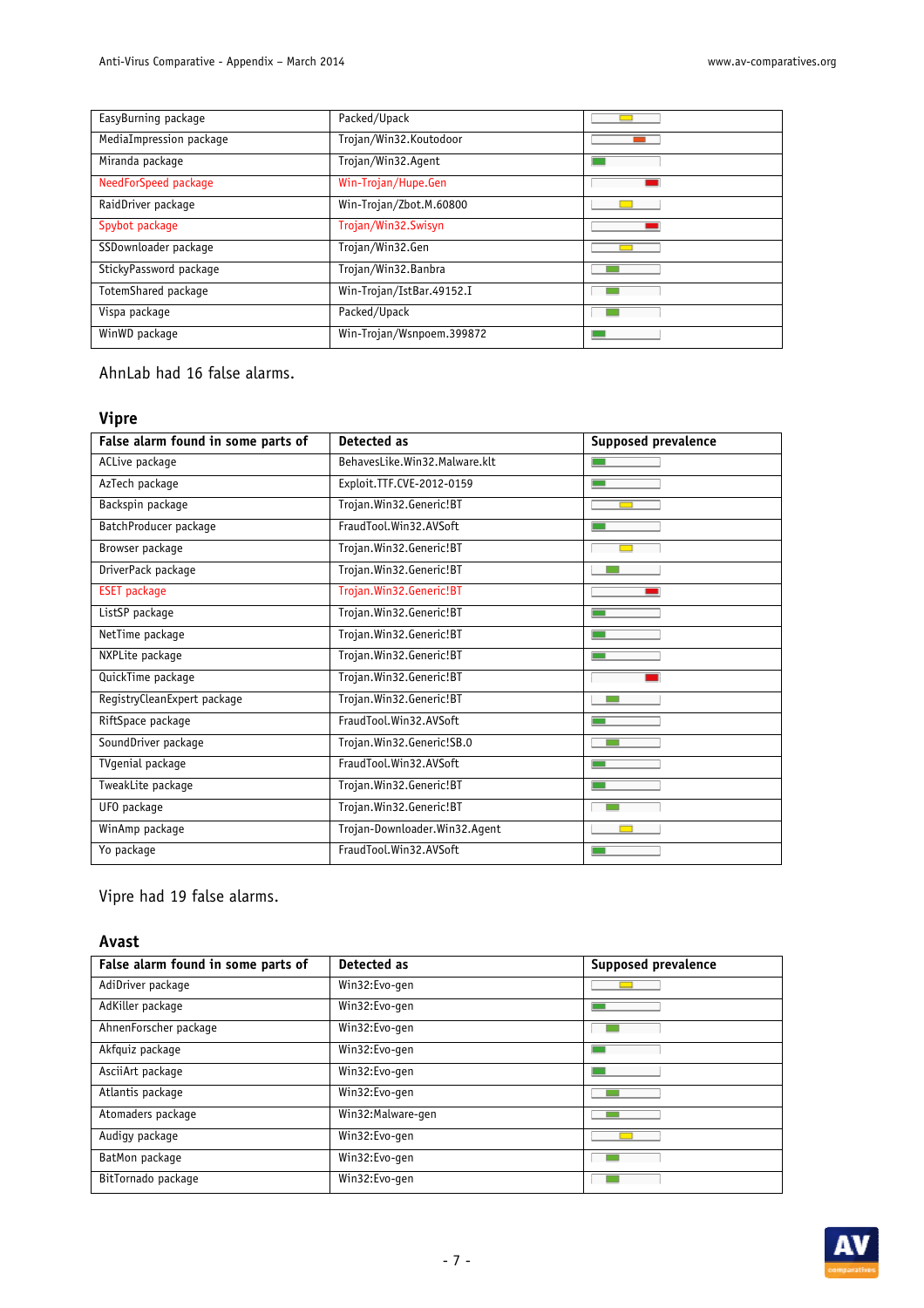| Anti-Virus Comparative - Appendix – March 2014 | www.av-comparatives.org |
|------------------------------------------------|-------------------------|
|------------------------------------------------|-------------------------|

| Blinkx package          | Win32:Evo-gen      |                          |
|-------------------------|--------------------|--------------------------|
| Bloodmoon package       | Win32:Evo-gen      | $\sim 10$                |
| BootStrapper package    | Win32:Evo-gen      |                          |
| BtVideo package         | Win32:Evo-gen      |                          |
| Buchdruck package       | Win32:Evo-gen      |                          |
| BundyQuiz package       | Win32:Evo-gen      | $\blacksquare$           |
| Canon package           | Win32:Evo-gen      |                          |
| CardScan package        | Win32:Evo-gen      |                          |
| CPUcool package         | Win32:Evo-gen      |                          |
| Creative package        | Win32:Evo-gen      |                          |
| DllRemover package      | Win32:Evo-gen      |                          |
| Ezdesk package          | Win32:Evo-gen      |                          |
| FileSplitter package    | Win32:Evo-gen      | $\Box$                   |
| FireStorm package       | Win32:Evo-gen      | $\Box$                   |
| FolderShield package    | Win32:Evo-gen      | $\Box$                   |
| Future package          | Win32:Dropper-gen  |                          |
| Games package           | Win32:Evo-gen      | <b>Till</b>              |
| <b>GDATA</b> package    | Win32:Evo-gen      | <b>COL</b>               |
| Genius package          | Win32:Evo-gen      | <b>Tara</b>              |
| HotMetal package        | Win32:Evo-gen      | $\Box$                   |
| HP package              | Win32:Evo-gen      |                          |
| <b>IBM</b> package      | Win32:Evo-gen      | $\Box$                   |
| Impulsiv package        | Win32:Evo-gen      | $\sim$                   |
| IncredibleInk package   | Win32: Malware-gen |                          |
| Kindersicherung package | Win32:Evo-gen      | $\blacksquare$           |
| Lexware package         | Win32:Evo-gen      | $\Box$                   |
| Logik package           | Win32:Evo-gen      |                          |
| MathCad package         | Win32:Evo-gen      | $\Box$                   |
| McAfee package          | Win32:Evo-gen      |                          |
| MediaConverter package  | Win32:Evo-gen      |                          |
| MediaImpression package | Win32:Evo-gen      |                          |
| MountImage package      | Win32:Spyware-gen  |                          |
| MovPack package         | Win32:Malware-gen  |                          |
| Mozilla package         | Win32:Evo-gen      |                          |
| MP3Tag package          | Win32:Evo-gen      |                          |
| MSWindows2000 package   | Win32:Evo-gen      | <b>Contract Contract</b> |
| MSWindowsXP package     | Win32:Evo-gen      | <b>Contract</b>          |
| Nero package            | Win32:Evo-gen      |                          |
| NetSet package          | Win32:Evo-gen      |                          |
| NotePager package       | Win32:Evo-gen      |                          |
| Outlook package         | Win32:Evo-gen      |                          |
| PalmSync package        | Win32:Evo-gen      |                          |
| PEiD package package    | Win32: Malware-gen |                          |
| Photophilia package     | Win32:Evo-gen      |                          |
| PowerDVD package        | Win32:Evo-gen      |                          |
| PowerupXP package       | Win32:Evo-gen      |                          |
| PuttY package           | Win32:Evo-gen      |                          |
| RawTherapee package     | Win32:Evo-gen      | <b>Contract</b>          |
| RealNetworks package    | Win32:Evo-gen      |                          |
| Recompress package      | Win32:Evo-gen      | $\Box$                   |
|                         |                    |                          |

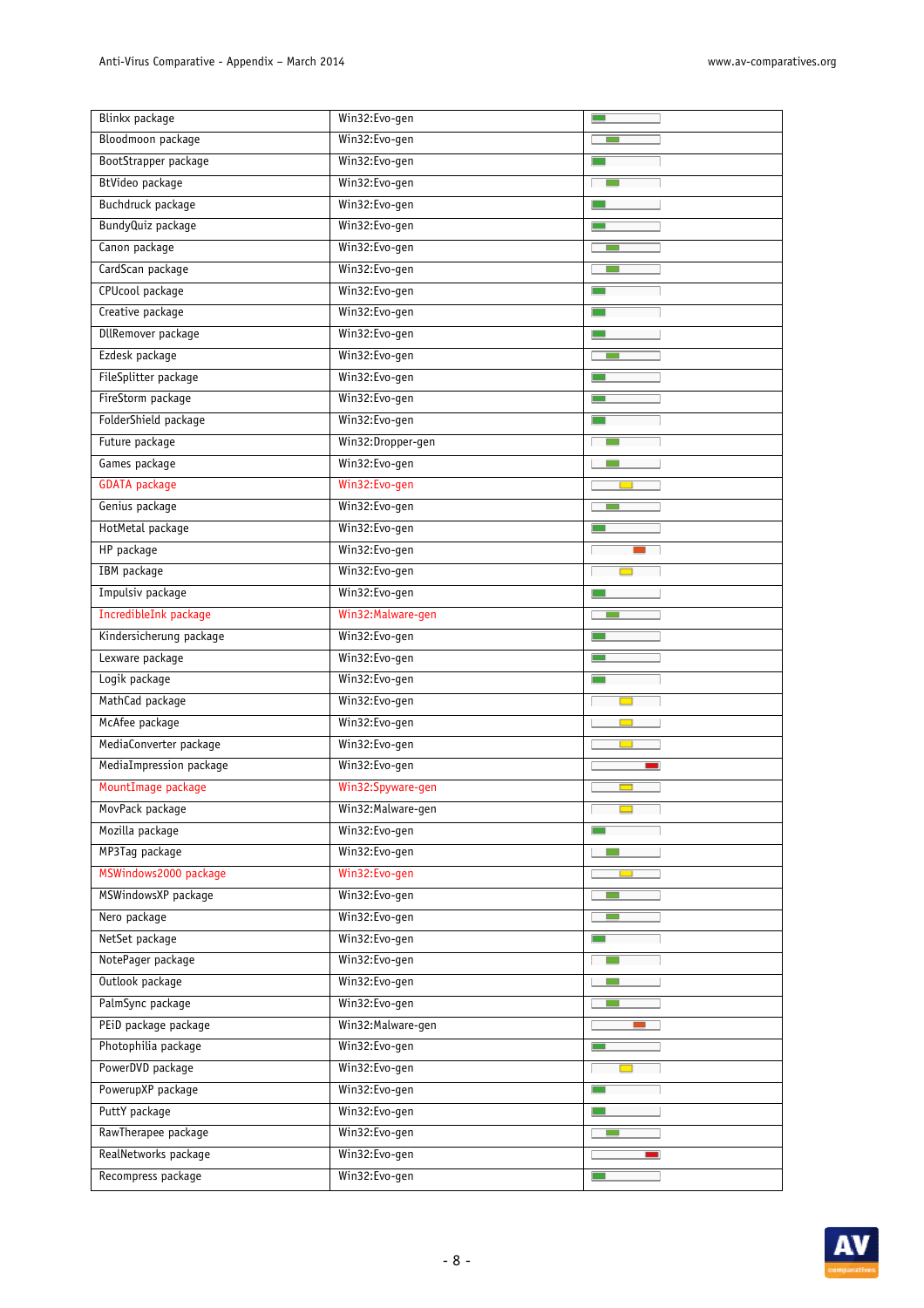| RegDefrag package           | Win32:Evo-gen      |        |
|-----------------------------|--------------------|--------|
| RegistryCleanExpert package | Win32:Malware-gen  |        |
| RegistryShower package      | Win32:Evo-gen      |        |
| RightMark package           | Win32:Evo-gen      |        |
| RootkitRevealer package     | Win32: Malware-gen | $\sim$ |
| SafeXP package              | Win32:Malware-gen  |        |
| ShopFactory package         | Win32:Evo-gen      |        |
| ShopShifter package         | Win32:Evo-gen      |        |
| Skype package               | Win32:Evo-gen      |        |
| Solarixx package            | Win32:Evo-gen      |        |
| Spamihilator package        | Win32:Evo-gen      |        |
| SpeedCommander package      | Win32:Evo-gen      |        |
| Spore package               | Win32:Evo-gen      |        |
| StartDelay package          | Win32:Evo-gen      | $\Box$ |
| Swapsee package             | Win32:Evo-gen      |        |
| Symantec package            | Win32:WrongInf-A   |        |
| SysReport package           | Win32:Evo-gen      | $\Box$ |
| TaskbarTweaker package      | Win32:Evo-gen      |        |
| Tauscan package             | Win32:Evo-gen      | $\Box$ |
| Telefonbuch package         | Win32:Evo-gen      |        |
| TrainSimulator package      | Win32:Evo-gen      |        |
| Traumhaus package           | Win32:Evo-gen      |        |
| Treeline package            | Win32:Evo-gen      |        |
| TrendMicro package          | Win32:Evo-gen      |        |
| TuneUpUtilities package     | Win32:Evo-gen      |        |
| Ulead package               | Win32:Evo-gen      |        |
| UniExtract package          | Win32: Malware-gen |        |
| Vanadium package            | Win32:Evo-gen      |        |
| Ventafax package            | Win32:Evo-gen      |        |
| VirtualDub package          | Win32:FakeAV-EXN   |        |
| Wampp package               | Win32:Evo-gen      |        |
| Warner package              | Win32:Malware-gen  |        |
| zCDBurner package           | Win32:Malware-gen  |        |
| ZipExpert package           | Win32:Evo-gen      |        |

Avast had 94 false alarms. Win32:Evo-gen is a relatively new heuristic detection of Avast, it is expected that the number of false alarms caused by it will be much lower in future.

| <b>Baidu</b>                       |                              |                            |
|------------------------------------|------------------------------|----------------------------|
| False alarm found in some parts of | Detected as                  | <b>Supposed prevalence</b> |
| AdvancedUninstaller package        | Trojan.GameThief.Heur.gen    |                            |
| AdWatch package                    | Trojan.Win32.Undef.ayzB      |                            |
| AIMFix package                     | Trojan.QQThief.Heur.gen      |                            |
| Astra package                      | Backdoor.Win32.DarkMoon.kj   |                            |
| Asus package                       | Trojan.Generic.Heur.gen      |                            |
| AVIRA package                      | Backdoor.Win32.Bifrose.gen   |                            |
| Barracuda package                  | Backdoor.IRC.Flood.mk        |                            |
| BCrypt package                     | Trojan.Win32.Undef.cll       |                            |
| BigFish package                    | Trojan.Win32.Downloader.AANG |                            |
| Biinary package                    | Trojan.Win32.Agent.cku       |                            |

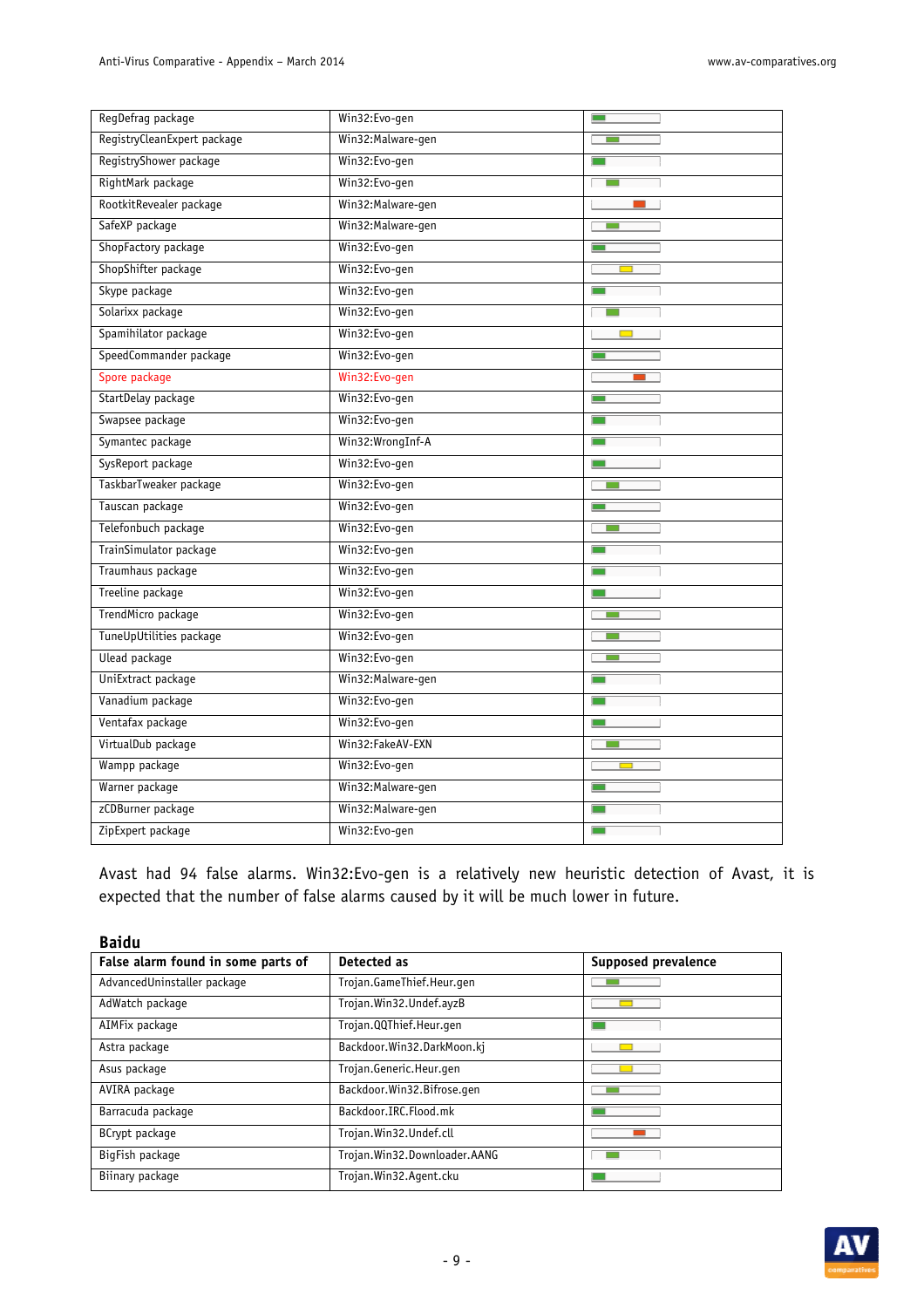| BitTorrent package          | Trojan.Win32.Agent.AiNW       |                          |  |
|-----------------------------|-------------------------------|--------------------------|--|
| BoostSpeed package          | Trojan.Win32.Agent.gen        |                          |  |
| <b>BPMStudio package</b>    | Trojan. Win32. FakeAV.aY      |                          |  |
| Brockhaus package           | Trojan.Win32.Agent.gen        |                          |  |
| Browster package            | Trojan.Win32.Clicker.Aoc      | <b>Contract Contract</b> |  |
| BTrix package               | Trojan.Win32.Agent.ab         |                          |  |
| Cacao package               | HackTool.Win32.Packer.GEN     |                          |  |
| CardReader package          | Trojan.Win32.Agent.AP         |                          |  |
| CDDVDBurner package         | Trojan.Win32.Generic.Awz      |                          |  |
| CDRecord package            | Trojan.Backdoor.Heur.gen      |                          |  |
| Cinergy package             | Trojan.Win32.RasDialer.af     | <b>COLL</b>              |  |
| Cires package               | Trojan.Win32.Ponmocup.a       |                          |  |
| Citrix package              | Trojan.Win32.FakeAV.am        | $\blacksquare$           |  |
| Ckmail package              | Trojan.Win32.Generic.Anbw     |                          |  |
| CMedia package              | Trojan.Generic.Heur.gen       |                          |  |
| CNOS package                | Trojan.Win32.Generic.aJa      | <b>The State</b>         |  |
| ConCentre package           | TR/Dropper.Gen7               | $\Box$                   |  |
| CrazyWords package          | Trojan.Win32.Clicker.aaQp     |                          |  |
| CWS package                 | Trojan.Win32.Downloader.gen   |                          |  |
| CyberLink package           | Trojan.Generic.Heur.gen       |                          |  |
| DriveLetter package         | Trojan.Generic.Heur.gen       |                          |  |
| Dumeter package             | Trojan.Win32.FakeAV.AzD       | <b>College</b>           |  |
| DungeonsSiege package       | Trojan.Win32.Zlob.AdTZ        |                          |  |
| DVDVideo package            | HackTool.Win32.Injector.gen   |                          |  |
| EtherSnoop package          | Backdoor.Win32.Flood.aDjl     |                          |  |
| Ewido package               | Trojan.Downloader.Heur.gen    |                          |  |
| EZip package                | Trojan.Generic.Heur.gen       | <b>Tara</b>              |  |
| FireStones package          | HackTool.Win32.Packer.GEN     | $\sim$                   |  |
| FlightSimulator package     | Trojan.Win32.Zlob.gen         |                          |  |
| FreeYoutube package         | HackTool.Win32.Injector.gen   |                          |  |
| FunnyBubbles package        | HackTool.Win32.Packer.bp      |                          |  |
| Galton package              | Trojan.Win32.Flq.qen          |                          |  |
| GifSplitter package         | Trojan.Win32.Agent.aIq        | $\sim$                   |  |
| GIMP package                | Trojan.Win32.Kryptik.VW       |                          |  |
| Giverny package             | Trojan.Generic.Heur.gen       |                          |  |
| Google package              | Trojan.Generic.Heur.gen       |                          |  |
| Gplus package               | Trojan.Generic.Heur.gen       |                          |  |
| GXTranscoder package        | Trojan.Win32.Zapchast.ar      |                          |  |
| HPQ package                 | Trojan.Win32.Nodef.idf        |                          |  |
| ImpossibleCreatures package | Trojan.Win32.Zlob.gen         | <b>The State</b>         |  |
| Impulsiv package            | Backdoor.Win32.DeepThroat.gen |                          |  |
| IndustrieGigant package     | Trojan.Win32.Inject.ALVQ      | m.                       |  |
| InstallShield package       | Virus. Win32. Alman. 72       |                          |  |
| InterAct package            | Trojan.Generic.Heur.gen       |                          |  |
| InternetExplorer package    | Trojan.Generic.Heur.gen       | $\Box$                   |  |
| Issend package              | Trojan.Generic.Heur.gen       | <b>The State</b>         |  |
| iTimeSync package           | Trojan.Win32.Kryptik.m        |                          |  |
| LinGuarde package           | HackTool.Win32.Injector.gen   |                          |  |
| Logitech package            | HackTool.Win32.Packer.bp      | $\Box$                   |  |
| McAfee package              | Trojan.Generic.Heur.gen       |                          |  |

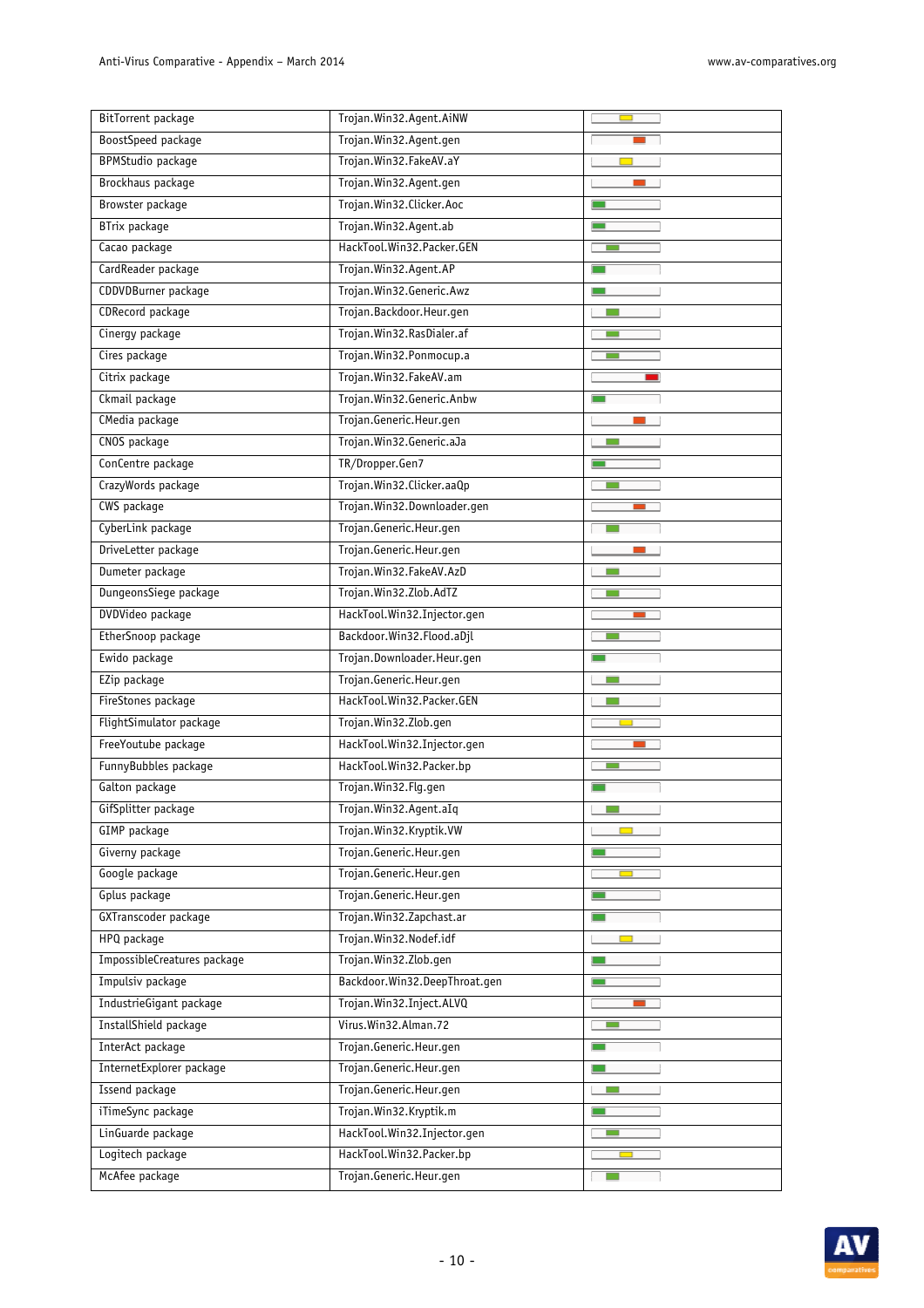| MediaPlayer package         | Trojan.Generic.Heur.gen      |                          |
|-----------------------------|------------------------------|--------------------------|
| MiniApp package             | Trojan.Win32.FakeFolder.AekI |                          |
| MMK package                 | HackTool.Win32.Nexus.aCV     |                          |
| MP3or200 package            | Trojan. Win32. Flg.gen       |                          |
| MSGames package             | Trojan.Generic.Heur.gen      | <b>COL</b>               |
| MSWindowsServer package     | Trojan.Downloader.Heur.gen   |                          |
| MSWindowsXP package         | Trojan.Downloader.Heur.gen   |                          |
| Musterbrief package         | Trojan.Win32.Generic.Ai      |                          |
| Mut package                 | HackTool.Win32.Packer.bp     |                          |
| Norton package              | Trojan.HTML.Clicker.ABH      |                          |
| OESignup package            | Backdoor.Win32.Hupigon.agi   |                          |
| Pantaray package            | Trojan.Generic.Heur.gen      |                          |
| Philips package             | Virus.Win32.Alman.72         |                          |
| PhotoLoader package         | Worm.Win32.Neeris.gen        |                          |
| Photomatix package          | Worm.Win32.Kolabc.aNJC       |                          |
| Pixperan package            | HackTool.Win32.Packer.GEN    |                          |
| PowerArchiver package       | Trojan.Generic.Heur.gen      | <b>Contract</b>          |
| PowerTools package          | Trojan.Backdoor.Heur.gen     |                          |
| Recompress package          | Trojan.Win32.Agent.ept       |                          |
| RegistryCleanExpert package | Trojan.Win32.Drob.AgI        |                          |
| SecureIt package            | Trojan.Win32.IstBar.wy       |                          |
| Sequoia package             | Trojan.Win32.InfoStealer.aiy |                          |
| Skirun package              | Trojan.Win32.Agent.cku       | □                        |
| SkyLook package             | Trojan.Win32.Kryptik.m       |                          |
| Sophos package              | Trojan.Win32.Agent.50        |                          |
| Soundmax package            | Trojan.Win32.Downloader.aJ   |                          |
| SplinterCell package        | Trojan.Win32.Program.apSb    |                          |
| SpywareTerminator package   | Trojan.Generic.Heur.gen      | <b>Contract</b>          |
| Star package                | HackTool.Win32.Packer.GEN    |                          |
| StartupBooster package      | Trojan. Win32. Tibs.aje      | <b>Contract</b>          |
| StreamRipper package        | Trojan.Win32.Shutdowner.aeJZ |                          |
| Surun package               | Trojan.Dropper.Heur.gen      |                          |
| TagesAnzeiger package       | HackTool.Win32.Packer.GEN    | <b>Contract</b>          |
| TempControl package         | Trojan.Win32.Obfuscated.aHOL |                          |
| ToolBook package            | Trojan.Generic.Heur.gen      | $\Box$                   |
| Traffic package             | Trojan.Win32.Kryptik.m       | <b>COL</b>               |
| TuneUpUtilities package     | Trojan.Win32.Agent.ept       |                          |
| TweakNow package            | Trojan.Win32.KillFiles.mn    |                          |
| TweakPower package          | Trojan.Backdoor.Heur.gen     | m.                       |
| Usenet package              | HackTool.Win32.Injector.gen  | $\sim 10$                |
| Video2iPod package          | HackTool.Win32.Injector.gen  |                          |
| Video2MP3 package           | HackTool.Win32.Injector.gen  |                          |
| Wesnoth package             | Trojan.Win32.GameThief.AqwY  |                          |
| WinAce package              | Trojan. Win32. Delf. akjv    | $\overline{\phantom{0}}$ |
| WinRun package              | Trojan.Win32.Flg.gen         | $\Box$                   |
| WinWD package               | Trojan.Win32.Agent.aQ        |                          |
| Xobni package               | Trojan.Win32.FakeIcon.gen    |                          |
| Ycomp package               | Trojan.Win32.Agent.gen       |                          |
| Zcube package               | Backdoor.Win32.Rbot.csb      | ⊏                        |
| ZDBackup package            | Trojan.Win32.VBKrypt.ATq     |                          |

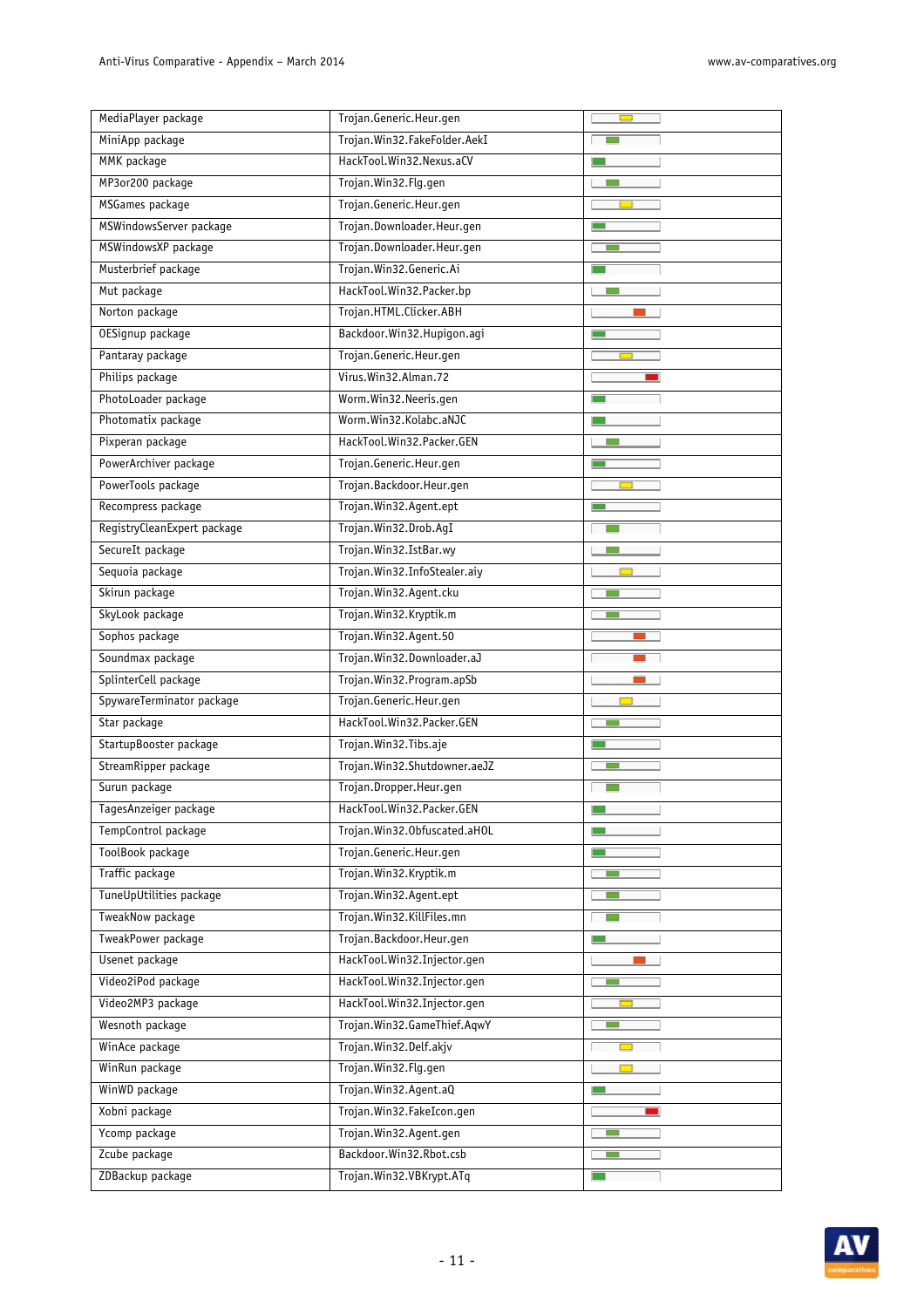| $\sim$<br>Zzzap package | Win32<br>'roian.<br>∵.Flood.r. |  |
|-------------------------|--------------------------------|--|

Baidu (English version) had 111 false alarms. Baidu is a new participant in our tests. It is to be expected that its number of false alarms will be much lower in future.